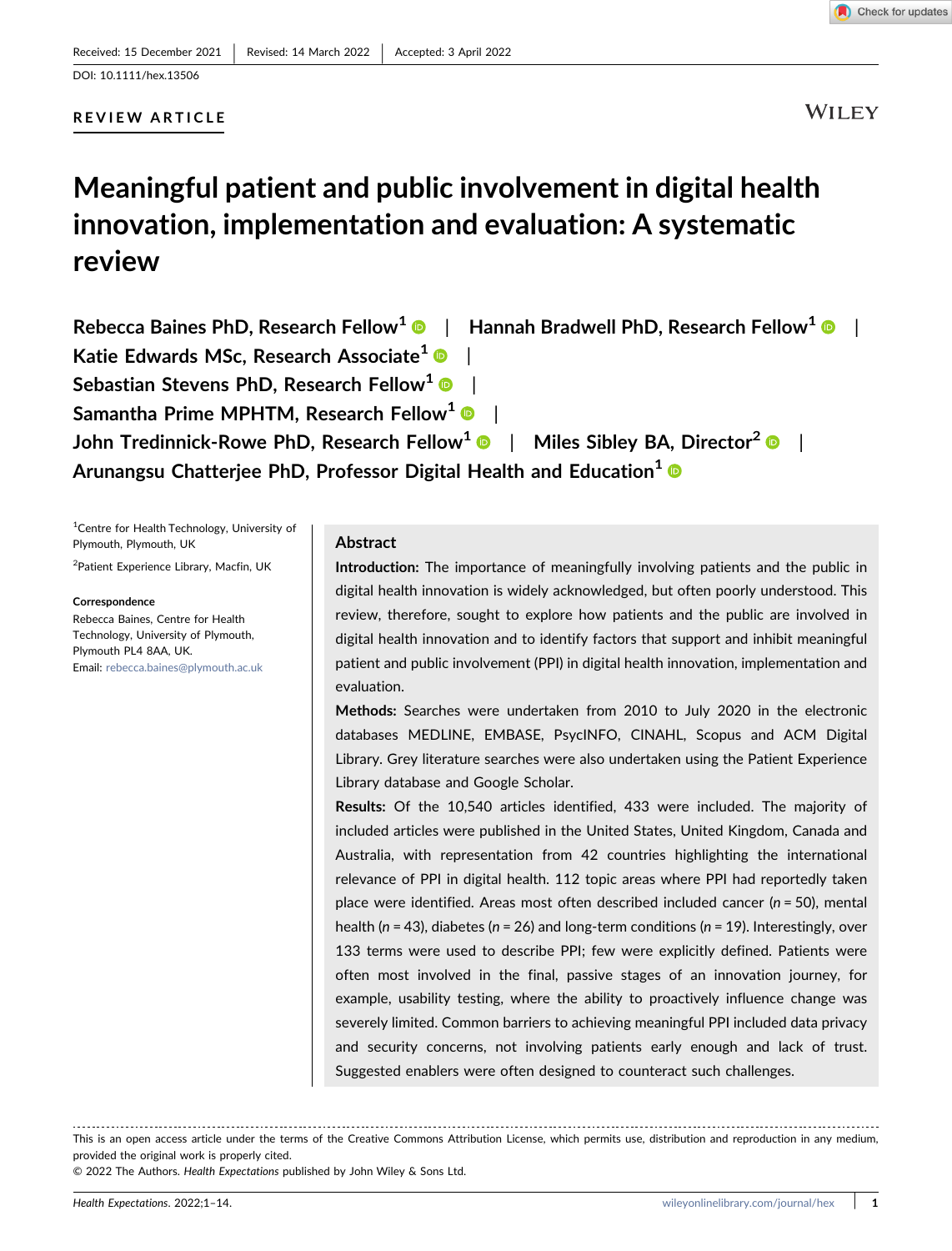Conclusions: PPI is largely viewed as valuable and essential in digital health innovation, but rarely practised. Several barriers exist for both innovators and patients, which currently limits the quality, frequency and duration of PPI in digital health innovation, although improvements have been made in the past decade. Some reported barriers and enablers such as the importance of data privacy and security appear to be unique to PPI in digital innovation. Greater efforts should be made to support innovators and patients to become meaningfully involved in digital health innovations from the outset, given its reported benefits and impacts. Stakeholder consensus on the principles that underpin meaningful PPI in digital health innovation would be helpful in providing evidence‐based guidance on how to achieve this.

Patient or Public Contribution: This review has received extensive patient and public contributions with a representative from the Patient Experience Library involved throughout the review's conception, from design (including suggested revisions to the search strategy) through to article production and dissemination. Other areas of patient and public contributor involvement include contributing to the inductive thematic analysis process, refining the thematic framework and finalizing theme wording, helping to ensure relevance, value and meaning from a patient perspective. Findings from this review have also been presented to a variety of stakeholders including patients, patient advocates and clinicians through a series of focus groups and webinars. Given their extensive involvement, the representative from the Patient Experience Library is rightly included as an author of this review.

#### KEYWORDS

codesign, digital health, digital innovation, ehealth, patient and public involvement, systematic review

# 1 | INTRODUCTION

Patient and public involvement (PPI) is frequently cited as a moral obligation, $1-3$  with increasing regularity in mandatory policies across a variety of domains including healthcare design and delivery,<sup>[4](#page-11-1)</sup> research,<sup>5[–](#page-11-2)7</sup> regulation,<sup>[8](#page-11-3)</sup> education<sup>[9](#page-11-4)</sup> and perhaps more recently– digital health innovation. While consensus on what to call PPI is not yet available, $10$  its potential benefits are widely acknowledged, including enhanced relevance, quality and authenticity $11-15$  $11-15$ ; generation of alternative and innovative ideas $13,14,16,17$ ; stakeholder empowerment<sup>[14,18](#page-12-0)-20</sup>; emancipation<sup>[21,22](#page-12-1)</sup>; democratization<sup>23-[25](#page-12-2)</sup>; and enhanced sustainability. $11,16$  However, while the COVID-19 pandemic arguably led to an unprecedented increase in both the innovation and the implementation of digital health technologies,  $26-28$  $26-28$  this was often at the expense of meaningful involvement, $29,30$  with PPI largely still 'seen as "nice to have" but not essential'. $^{30,\mathsf{p}.30}$  $^{30,\mathsf{p}.30}$  $^{30,\mathsf{p}.30}$  For example, as stated by Richards and Scowcroft, $^{30}$ 'The COVID‐19 pandemic saw statutory policy commitments to patient and public involvement and shared decision making in health systems abandoned, the "nothing about us without us" mantra left hanging in the breeze. $^{\rm 30,p.1}$  $^{\rm 30,p.1}$  $^{\rm 30,p.1}$ 

As a result, despite a strong policy rhetoric supported by national agendas such as the UK Long Term Plan and the Digital First Strategy, the extent to which patients and the public are involved in digital health innovations, implementation and evaluation remains largely unknown.<sup>26</sup> Such findings may have important implications for policy makers, innovators and regulators as evidence suggests that patient involvement in digital health innovation can reduce patient‐related anxieties and reticence to use digital health services<sup>[30](#page-12-5)</sup> and related technologies. Furthermore, as identified in existing literature,  $31$ evidence‐based guidance on how to carry out meaningful PPI in the rapidly evolving field of digital health is lacking, highlighting a further gap in existing knowledge and understanding.

While acknowledging the number of systematic reviews already conducted on PPI in specific fields such as medical regulation,<sup>8</sup> healthcare services<sup>4</sup> and research,<sup>[6,32](#page-11-8)</sup> justification for this review stems from the increasing interest and 'critical' need attributed to PPI in digital health innovation<sup>31,33–35</sup>; purported lack of attention paid to patient perspectives during digital health innovation design $31$ ; increasing use of digital health innovations worldwide $36$ ; and acknowledged importance of working with patients to ensure innovation relevance, value and acceptability. $31,34,37$  Furthermore,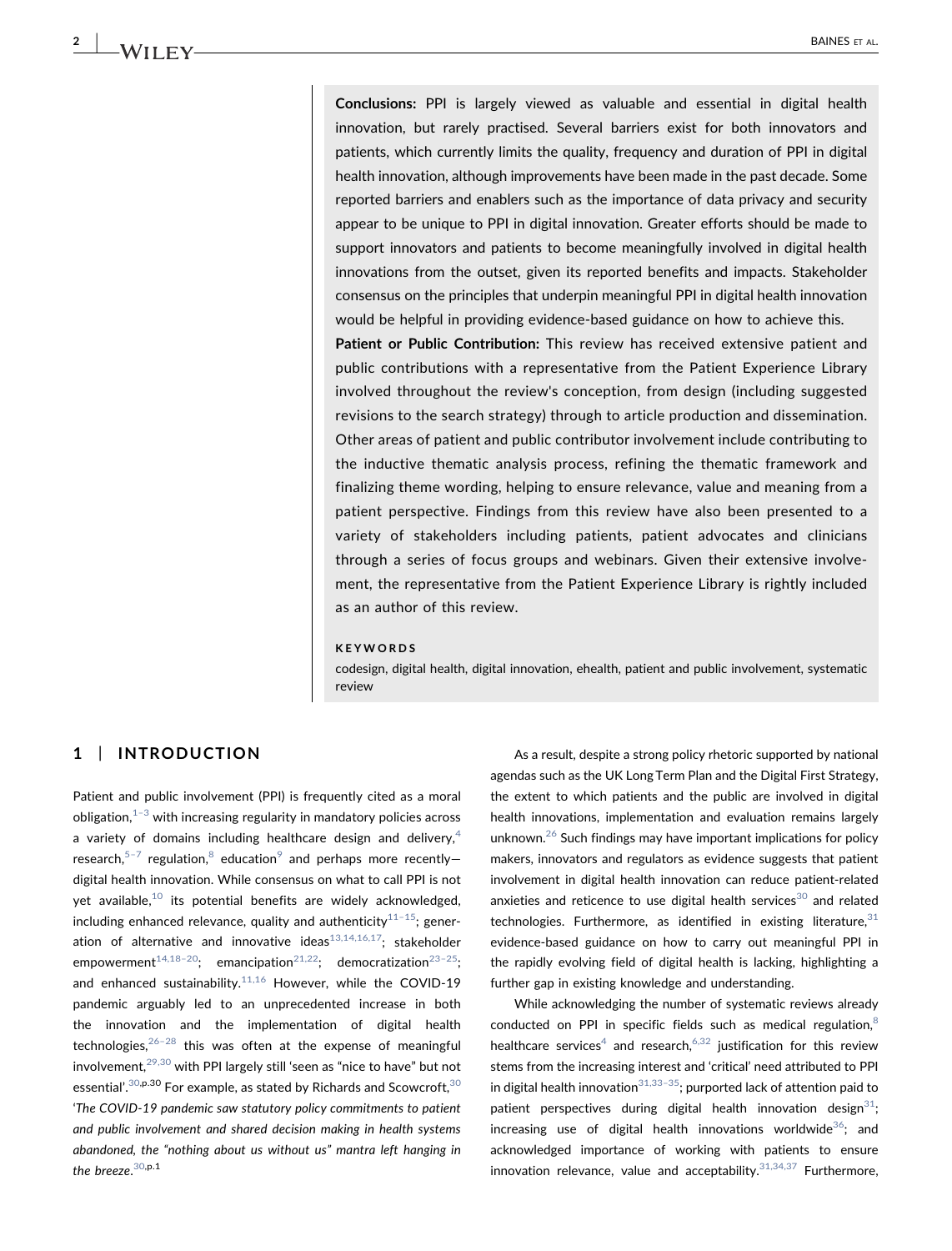while it is widely accepted that digital health technologies should be codesigned, $33$  to the researchers' knowledge, this is the first systematic review of its kind to explore PPI in digital health innovation, implementation and evaluation, highlighting its novel contribution.

The aim of this study was to therefore conduct a systematic review to explore: (i) how, if at all, patients and the public are involved in digital health innovation, implementation and evaluation and (ii) identify factors that affect meaningful PPI in digital health innovation, implementation and evaluation as there may be unique considerations in digital health such as digital skills, patient connectivity and confidence that may be less applicable in other areas of PPI.

The review questions we sought to address were:

- 1. How, if at all, are patients and the public involved in digital health innovation, implementation and evaluation?
- 2. What are the barriers and enablers for supporting meaningful PPI in digital health innovation, implementation and evaluation?

In the absence of a single agreed term,  $38$  the term 'patient' is used to be inclusive of end‐users, clients, service‐users, survivors, citizens, consumers, customers, carers and caregivers. While recognizing the important distinctions between these terms,  $39,40$  this decision was made due to 'patient' being the most dominant term used in European policy<sup>41</sup> and previous application in similar research.<sup>10</sup>

# 2 | METHODOLOGY

# 2.1 | Methods

A systematic review following the Preferred Reporting Items for Systematic Reviews and Meta-Analysis (PRISMA) guidelines<sup>[42](#page-12-12)</sup> and Popay's Guidance on the conduct of narrative synthesis in systematic reviews $43$  was conducted.

While recognizing that there is no agreed‐upon definition for digital health, drawing on Fatehi et al.'s<sup>[44](#page-12-14)</sup> review findings, digital

### <span id="page-2-0"></span>TABLE 1 Search terms

health was defined for the purposes of this review as 'the following components of digital health innovation ecosystem: e-health, m-health, telehealth and telemedicine, public health surveillance, personalized medicine, health promotion strategies, self-tracking, wearable devices and sensors, genomics, medical imaging and information systems'.<sup>[44](#page-12-14)</sup>

# 2.2 | Search strategy

# 2.2.1 | Peer-reviewed literature

The search strategy was informed and approved by an Information Specialist in line with the Peer Review of Electronic Search Strategies guidance.<sup>45</sup> Search terms (Table [1\)](#page-2-0) were designed to maximize sensitivity and specificity using the SPICE framework.<sup>[46](#page-12-16)</sup> Reference list searches were also conducted.

## 2.2.2 | Grey literature

Grey literature was searched via Google Scholar and the Patient Experience Library. Justification for the inclusion of grey literature in this review includes its acknowledged importance in the arsenal of search tools; vital adjunct to traditional database searches<sup>47</sup>; ability to uncover innovative information often in an earlier form following a recognized time lag between research and peer‐reviewed publication; and its ability to potentially minimize bias in a comprehensive search. $47$  Given the rapidly evolving field of digital health innovation, the incorporation of grey literature can be well justified for the purposes of this review.

All review searches were conducted over a 2‐day period (30 June 2020–01 July 2020).

#### 2.3 | Study selection

Studies were selected through a two‐stage process. First, due to the large number of abstracts returned, five reviewers (RB, HB, SS, KE,

- S ehealth or 'e health' or e-health OR 'digital health\*' OR mHealth OR m-health OR Telemedicine OR Telehealth OR telecare OR 'mobile app\*' OR 'web-based intervention\*' 'web based intervention\*' OR 'internet-based intervention\*' OR 'internet based intervention\*' OR 'wearable\*' OR 'social robotic\*' OR 'smart speakers' OR 'virtual reality' OR 'VR" or 'augmented reality' OR 'AR' AND design OR evaluation OR implementation OR innovation
- P consumer\* OR patient\* OR client\* OR citizen\* OR carer\* OR user\* OR 'end user' OR stakeholder\* OR public\* OR communit\* OR service-user\* OR 'service user\*'
- involve\* OR 'co-produc\*' OR coproduc\* OR 'co-design\*' OR codesign\* OR participat\* OR engage\* OR collaborat\* OR 'experience based design' OR 'experience based co-design' OR 'experience based codesign' OR 'user-led' OR co-creat\* OR cocreat\* OR 'user centered' OR 'user centred'

C N/A

E N/A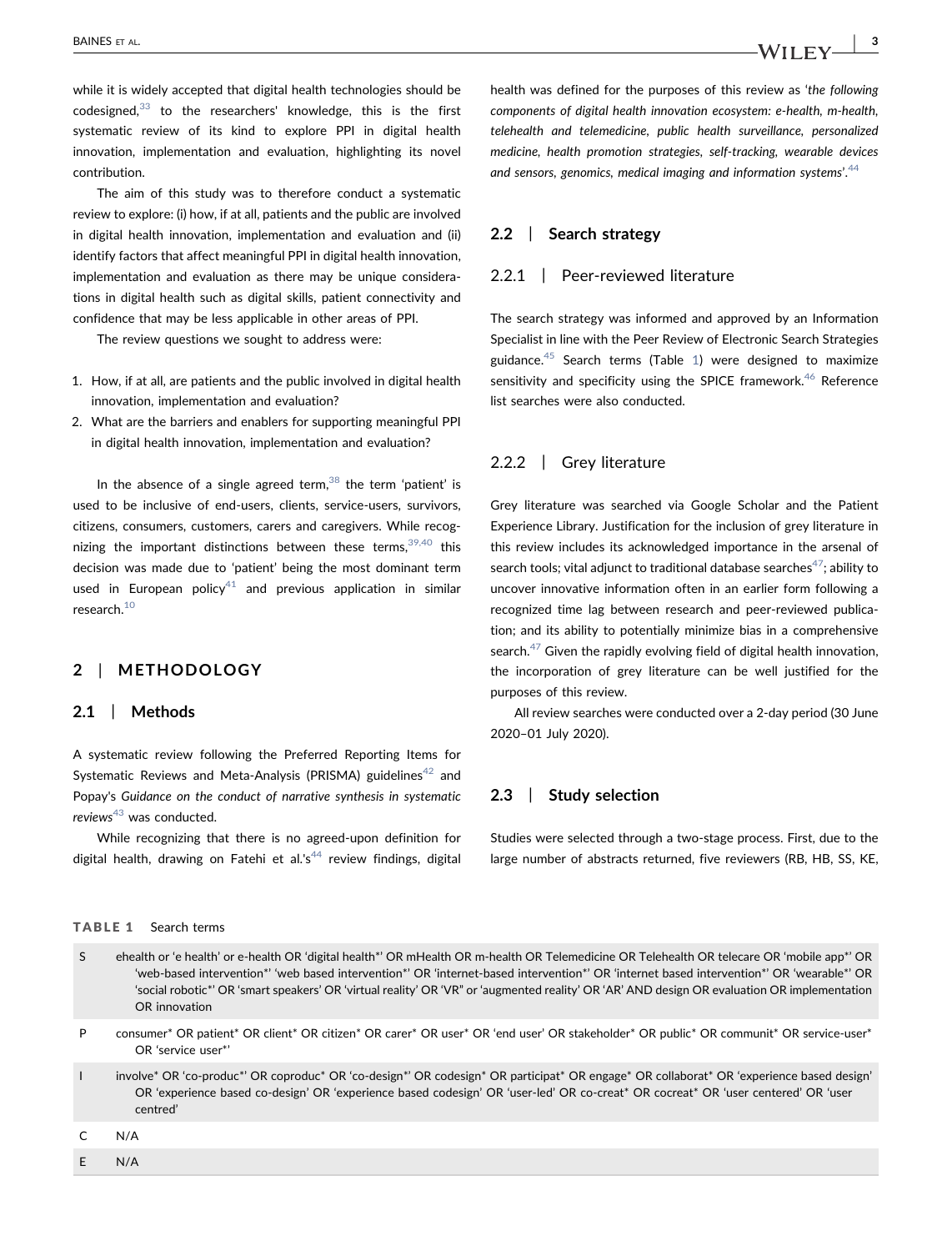JTR) independently examined a 20% share of returned abstracts for study inclusion using predefined inclusion and exclusion criteria outlined below and a collaboratively designed decision flowchart. To ensure consistency, a randomly selected proportion (10%) of each reviewer's abstracts was also blindly assessed and compared by a second reviewer. When an inclusion decision could not be made from the abstract alone, the full article was retrieved. Potentially relevant articles identified through the abstract screening were then read in full and independently assessed for study inclusion by the research team. Any discrepancies that could not be resolved by discussion would have been resolved by being sent to a third reviewer for clarification until consensus was achieved, but this process was not required.

# 2.3.1 | Inclusion criteria

Articles of any study design except for protocols, conference proceedings, letters or theses published in the English language, between 2010 and 2020, that involved patients and/or the public in the innovation, implementation and/or evaluation of digital health technologies were included. Justification for the date parameters used stems from the rapidly evolving nature of digital health technologies and desire to ensure that only the most contemporary information was included.

### 2.3.2 | Exclusion criteria

Protocols, conference proceedings, letters or theses, articles not available in the English language and articles published before 2010 that do not involve patients and/or the public in the innovation, implementation and/or evaluation of digital health technologies were excluded. Due to limited resources, the authors could not ensure a sensitive interpretation of non‐English articles. Non‐English articles were therefore excluded, recognizing that this may have introduced a risk of bias.

#### 2.4 | Data extraction

Six reviewers (RB, HB, SS, KE, JTR, SP) independently undertook data extraction using a piloted data extraction form to facilitate data extraction consistency. Information extracted included author name, publication date, study location, population and methodology, digital health technology type, stage of involvement, that is, innovation/design, implementation and/or evaluation and reported barriers and enablers.

#### 2.5 | Data analysis and synthesis

Review findings were analysed using inductive thematic analysis as proposed by Braun and Clarke.<sup>[48](#page-12-18)</sup> Identified themes were synthesized

using a narrative approach, defined as 'an approach to the systematic review and synthesis of findings from multiple studies that relies primarily on the use of words and text to summarize and explain findings of the synthesis' according to Popay et al.'s<sup>43,p.5</sup> guidelines.

# 2.6 | Registration

The review protocol is published on the PROSPERO website (registration number CRD42020201432).

#### 2.7 | Patient and public involvement

This review was designed with significant involvement of a patient representative from the Patient Experience Library. Review findings have also been presented in a multistakeholder focus group involving patients, patient advocate organizations, clinicians and digital health innovators as a sense‐checking exercise. The patient representative is rightly included as a coauthor of this review, given their involvement and contributions.

### 3 | RESULTS

#### 3.1 | Descriptive summary

From the 10,540 articles identified, 433 were included (Figure [1](#page-4-0)). As demonstrated in Material S1, there have been an increasing number of publications over the past decade discussing PPI in digital health innovation, implementation and innovation. For example, in 2010, there were nine identified articles; this figure increased to 109 in 2019. The majority of included articles were published in the United States ( $n = 141$ ), United Kingdom ( $n = 55$ ), Canada ( $n = 33$ ) and Australia (n = 26), with representation from 42 countries, highlighting the international prevalence of patient involvement in digital health innovation (Material S2).

A variety of digital health innovations, implementation and/or evaluations were also identified. Those most frequently described included mobile apps ( $n = 172$ ), eHealth interventions ( $n = 52$ ), webbased interventions ( $n = 24$ ), eHealth resources/sources of information ( $n = 23$ ), robotics ( $n = 17$ ) and online platforms/portals ( $n = 10$ ).

In total, 112 topic areas were identified where PPI had reportedly taken place. Those areas most often described included cancer ( $n = 50$ ), mental health ( $n = 43$ ), diabetes ( $n = 26$ ) and chronic or long-term conditions ( $n = 19$ ). Other topics of innovation included breastfeeding, aphasia, human immunodeficiency virus and sexually transmitted disease, sleep, hearing loss and impairment.

Interestingly, over 133 terms were used to describe PPI. Terms most commonly used included user-centred design (with 10 variations identified), participatory design (with 15 variations identified), codesign/ cocreation/cocreation (with nine variations identified) or a combination of terminologies ( $n = 47$ ) that were often used interchangeably. Few terms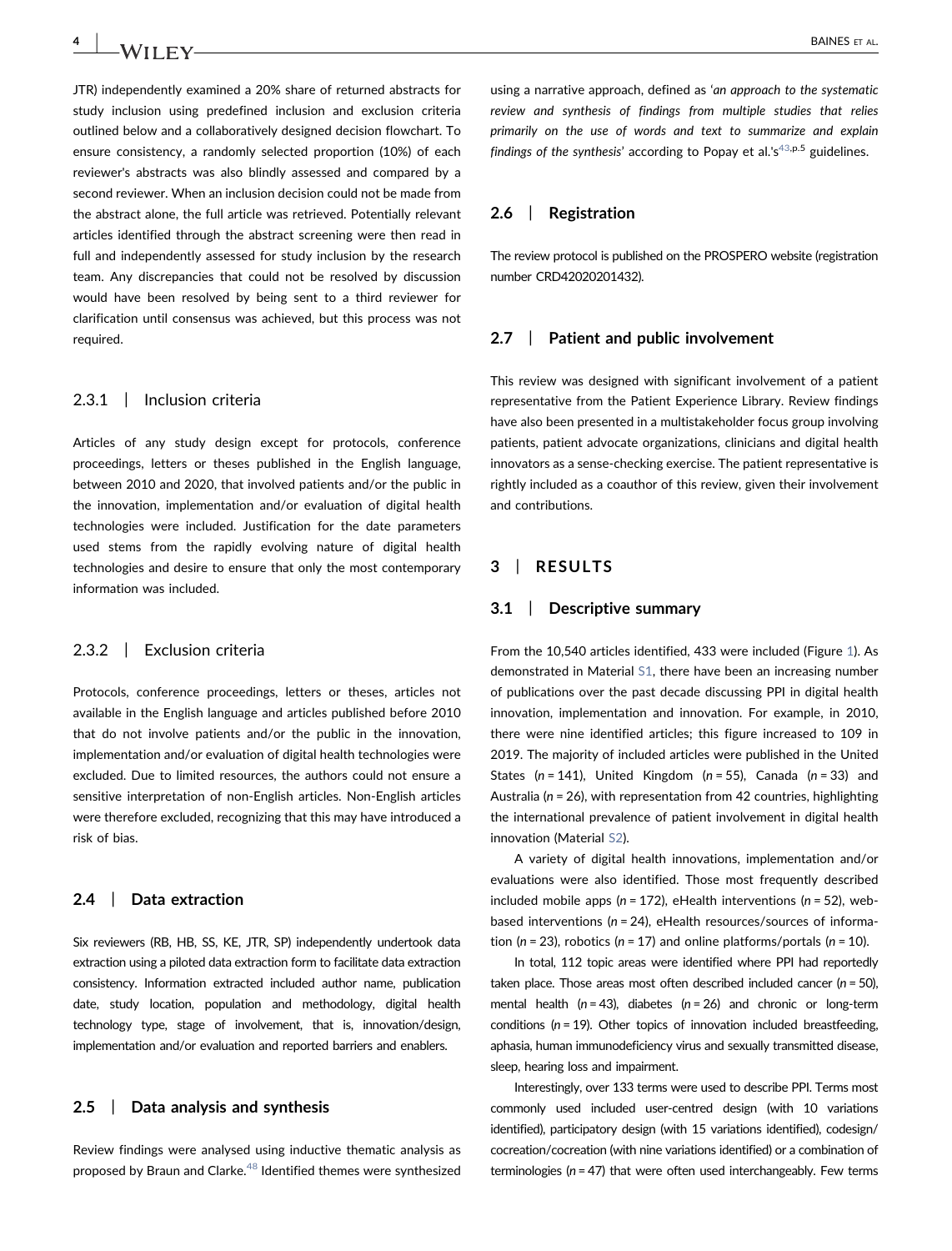<span id="page-4-0"></span>

FIGURE 1 Preferred Reporting Items for Systematic Reviews and Meta-Analysis diagram

were explicitly defined in included articles, with Norman's user‐centred system design most commonly used.<sup>49</sup>

# 3.2 | How, if at all, are patients and the public involved in digital innovation, implementation and/or evaluation?

In response to the first review question, patients were often most involved in the final stages of an innovation journey, for example, usability testing, where the ability to proactively influence change was severely limited. Methods often used to involve patients and the public included think‐aloud interviews, focus groups and surveys.

## 3.2.1 | Perceived importance

Many articles conceded that meaningful PPI is both necessary and fundamental, capable of achieving 'unexpected consequences' that are both 'rewarding and fulfilling'. [50](#page-12-20) For example:

> "The process of involving stakeholders in intervention design and development is fundamental… Interviews with cancer survivors and feedback from health care providers and eHealth experts gave vital direction for intervention design and development. …Even though the user‐centred

design process can be labour intensive, time consuming, and as such also costly, it is likely a waste of resources not to invest enough time and effort in the essential design and development phase." $51$ 

Similarly, 'the stepwise iterative process revealed elements critical to an effective intervention, which otherwise could have been easily missed'. [52](#page-12-22)

## 3.3 | Potential benefits

Reported benefits of PPI in digital health innovation, implementation and/or evaluation included improved usability; insight into 'patients' needs and preferences<sup>,[53](#page-12-23)</sup>; increased 'credibility and likelihood of app recommendation and use<sup>,[54](#page-12-24)</sup>; the development of more 'equitable adoption and use of interventions by traditionally underserved popula-tions<sup>,55</sup>; 'high levels of satisfaction'<sup>[56](#page-13-0)</sup>; increased 'overall effectiveness of systems'<sup>57</sup>; 'successful implementations'<sup>58</sup>; and facilitation of both individual and collective empowerment:

> Target communities are empowered as the strengths and resources within them are identified, harnessed, and showcased. Recognizing the human resources already available within a community, by involving them in the production of their own health education content, serves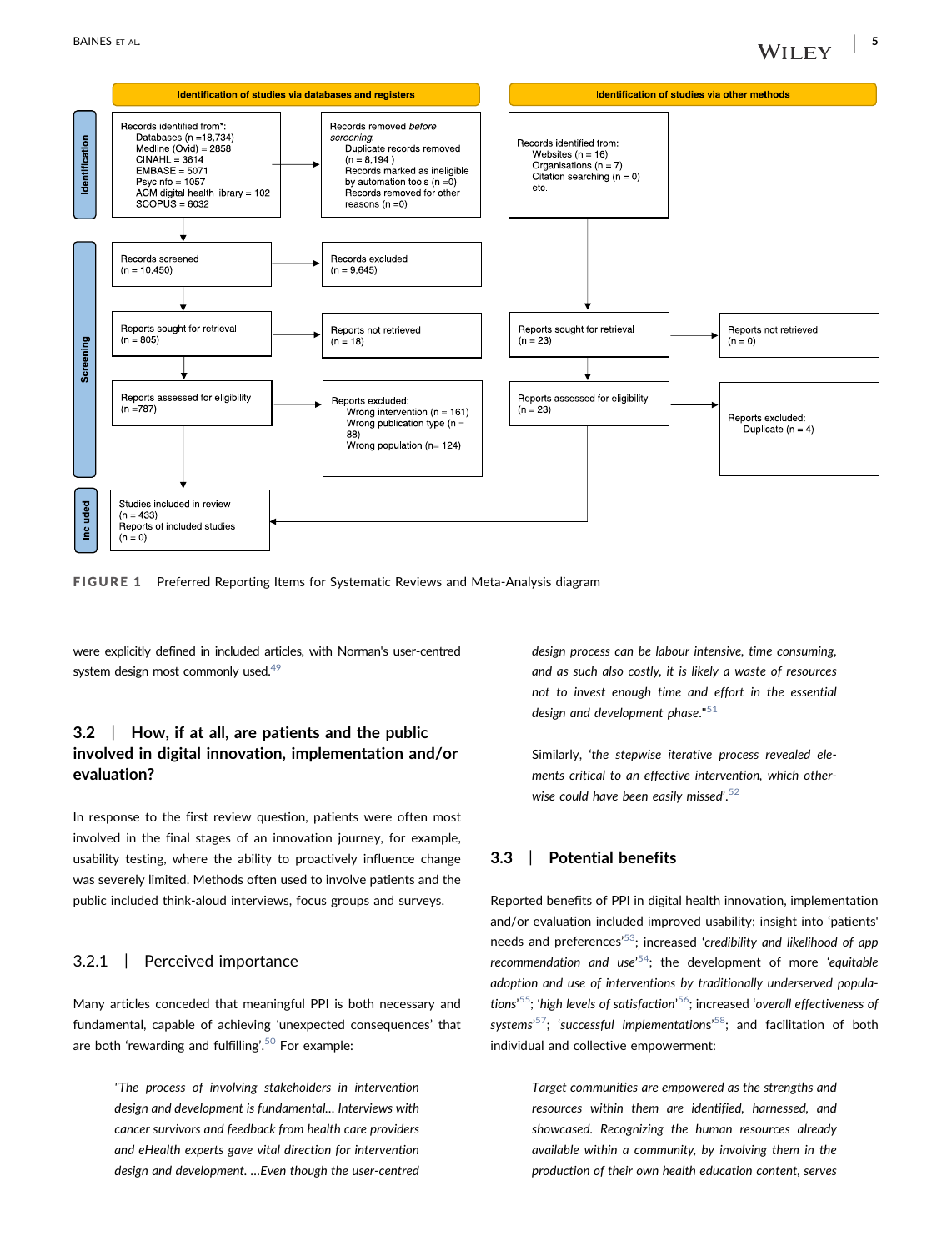to validate, educate, and enable that community. Empowered community members can promote health within their peer groups and can advocate for increased access to resources like health and social services on behalf of their communities. An empowered community recognizes and prioritizes health education and the behaviours associated with improved outcomes. They also become valuable partners in the dissemination of their own health education content.<sup>[59](#page-13-3)</sup>

An 'increased sense of awareness, ownership, and identification… by the fact that content better reflects the context, needs and wants of the target community' was also described as a beneficial outcome of PPI. This increased sense of ownership was also felt to help 'decrease resistance to health messages (also called counterarguing) as the messages are perceived as coming from sources that have been internally validated, rather than being foreign and external to the community',<sup>[59](#page-13-3)</sup> highlighting a further benefit attributed to PPI in digital health innovation.

## 3.3.1 | Reported impacts

Leading on from the benefits outlined above, several authors also reiterated the importance of PPI in digital health innovation and implementation due to its resulting impact. For example, as suggested by Camerin et al.,  $57$  'this study empirically confirmed that the adoption of a participatory approach to the design of eHealth interventions and the use of personalized contents enhance the overall effectiveness of systems. Therefore, more time and effort should be invested in involving patients in the preliminary phases of systems' development, maximizing the likelihood to observe the desired effects'. Similarly, 'overall, the findings from this study confirm the importance of including PPI at the early design stage of medical devices'<sup>60</sup>; 'the perspective of person-centred care helped us apply a broader scope involving the patient as a person in both the process and the final product'. $^{\rm 61}$  $^{\rm 61}$  $^{\rm 61}$ 

# 3.4 | What are the barriers and enablers to meaningful PPI in digital health innovation, implementation and evaluation?

#### 3.4.1 | Barriers

However, despite a range of reported benefits, the reviewed articles also described a multitude of barriers (Table [2](#page-6-0)) that prevented or inhibited meaningful PPI in digital health innovation. Barriers most frequently described included time and financial constraints; not being seen as a priority by relevant stakeholders involved; not involving patients early enough in the process; and a disconnect between developers and end users.

#### 3.4.1.1 | Time and financial resources

PPI in digital health innovation was often described as time and resource intensive, affecting PPI occurrence and duration. For example, 'time and resource constraints will inevitably influence how the intervention planning process can be carried out, and when these are limited, it will only be possible to engage in rapid, "light touch" evidence collation and theoretical modelling including the target group'.<sup>[62](#page-13-6)</sup> As a result, patient involvement did not always happen as much as was desired—'due to time and financial constraints, it was not always possible to involve users as much as we would have hoped'.<sup>[63](#page-13-7)</sup> Several articles also repeatedly acknowledged that the 'timeline of developers, academic and funders often do not match the communities', [64](#page-13-8) causing further complications and frustrations. Similarly, project 'timelines did not always align with the speed of coproduction'. [65](#page-13-9)

## 3.4.1.2 | Disconnect between design processes and market launches

Other barriers attributed to PPI in digital innovation included a possible disconnect between the time taken to undertake PPI and product market launch. For example, 'the whole intervention development process took place over a 4‐year period, which is quite time consuming and could increase the risk of a misfit with current market developments or that technology has moved on by the time of implementation'.<sup>[66](#page-13-10)</sup> However, several articles suggested that meaningful PPI in the design stages could minimize resource expenditure further down the line, warranting its adoption. For example, 'although the aim of this intervention development was to apply a collaborative approach, this resulted in an extended development period… On the other hand, engaging clinicians and patients in the design phase can minimize problems and delays during implementation'.<sup>[67](#page-13-11)</sup>

#### 3.4.1.3 | Balancing competing demands and priorities

Similar to prolonging the design process, some articles also recognized the difficulty of reconciling competing demands or priorities, with potential ramifications for implementation success and resource expenditure if they remained unaddressed. For example, 'a further issue is the continuous reconciliation between desires, preferences and needs of different kind of users and technology that imposes limits on the cost efficiency of the product. Involving users requires to agree on every decision on system development by establishing balances among user needs and desires, technology possibilities and costs. Meanwhile avoiding users in such technological decisions results in increasing the refusal rate of the final product, involving them requires an additional effort...'.<sup>[68](#page-13-12)</sup> Meaningful PPI was also described as a 'challenging', or difficult thing to do, often increasing the perceived complexity of the design process, but not necessarily the complexity of the resulting product/outcome.

#### 3.4.1.4 | Lack of flexibility and open-mindedness

Some articles reported lack of flexibility or open-mindedness from designers, funders, researchers and/or their institutions, including ethical procedures and requirements. As suggested by Lustria et al.,<sup>[69](#page-13-13)</sup> 'the design team has to be careful not to be constrained by their initial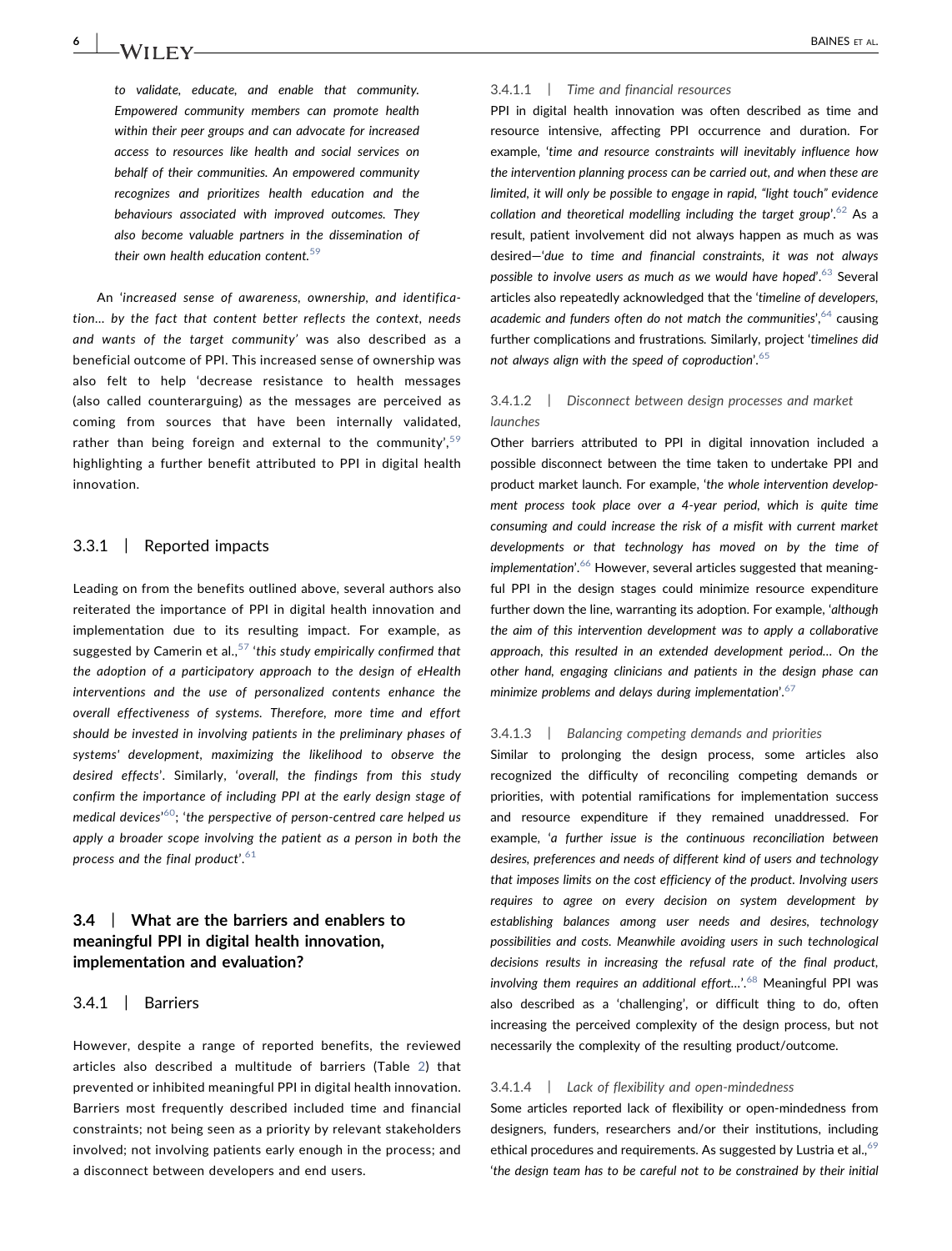<span id="page-6-0"></span>TABLE 2 Identified barriers and their implications for meaningful PPI in digital health innovation, implementation and evaluation

| <b>Barrier</b>                                                                                                                                                                                                                                                                                                                           | Implication                                                                                                                                                                                                                                                                                                                                                                                                                                                                                                                                                                                                                                                                                                                                                                                              |
|------------------------------------------------------------------------------------------------------------------------------------------------------------------------------------------------------------------------------------------------------------------------------------------------------------------------------------------|----------------------------------------------------------------------------------------------------------------------------------------------------------------------------------------------------------------------------------------------------------------------------------------------------------------------------------------------------------------------------------------------------------------------------------------------------------------------------------------------------------------------------------------------------------------------------------------------------------------------------------------------------------------------------------------------------------------------------------------------------------------------------------------------------------|
| Time and resource intensive                                                                                                                                                                                                                                                                                                              | Influencing how, when, with who and how often PPI in digital innovation occurs                                                                                                                                                                                                                                                                                                                                                                                                                                                                                                                                                                                                                                                                                                                           |
| Not always a priority                                                                                                                                                                                                                                                                                                                    | Meaning limited time, resources and recognition are directed towards meaningful involvement                                                                                                                                                                                                                                                                                                                                                                                                                                                                                                                                                                                                                                                                                                              |
| Not involved early on                                                                                                                                                                                                                                                                                                                    | Meaning important design and evaluation decisions including evaluation assessments/criteria<br>are made without patient involvement, jeopardizing product relevance and acceptability                                                                                                                                                                                                                                                                                                                                                                                                                                                                                                                                                                                                                    |
| Competing/unaligned timelines                                                                                                                                                                                                                                                                                                            | Meaning time for meaningful involvement is not always possible, or as frequent as developers<br>and communities would like                                                                                                                                                                                                                                                                                                                                                                                                                                                                                                                                                                                                                                                                               |
| Prolonged design process                                                                                                                                                                                                                                                                                                                 | Meaning possible delays to market launch, but possible prevention of resource expenditure<br>further down the line                                                                                                                                                                                                                                                                                                                                                                                                                                                                                                                                                                                                                                                                                       |
| Limited direct contact between developers and<br>patients                                                                                                                                                                                                                                                                                | Leading to a possible disconnect, meaning decisions made do not always reflect patient<br>requirements, undermining product success and sustainability                                                                                                                                                                                                                                                                                                                                                                                                                                                                                                                                                                                                                                                   |
| Lack of flexibility and open-mindedness                                                                                                                                                                                                                                                                                                  | Limiting the involvement and incorporation of patient insights                                                                                                                                                                                                                                                                                                                                                                                                                                                                                                                                                                                                                                                                                                                                           |
| Balancing competing demands and priorities                                                                                                                                                                                                                                                                                               | Leading to potential delays or disengagement if patients do not feel listened to and heard                                                                                                                                                                                                                                                                                                                                                                                                                                                                                                                                                                                                                                                                                                               |
| Use of ineffective methods                                                                                                                                                                                                                                                                                                               | Meaning methods used to support innovation design and/or evaluation are ineffective or<br>inappropriate for meaningful PPI, with some suggestions that existing methods are often<br>'developer-focused' as opposed to 'patient-centred'                                                                                                                                                                                                                                                                                                                                                                                                                                                                                                                                                                 |
| Extensive exclusion criteria                                                                                                                                                                                                                                                                                                             | Often means that design decisions and evaluations are based on an intentionally, often<br>healthy, selected proportion of the total target population. People affected by mental<br>health, individuals with limited literacy levels, low levels of education or smartphone<br>ownership appear to be disproportionately affected                                                                                                                                                                                                                                                                                                                                                                                                                                                                        |
| Limited interoperability or IT governance systems                                                                                                                                                                                                                                                                                        | This can prevent involvement opportunities and lead to a potential biasing of innovation and<br>evaluation responses/decisions                                                                                                                                                                                                                                                                                                                                                                                                                                                                                                                                                                                                                                                                           |
| Recruiting a 'sizable' and representative sample                                                                                                                                                                                                                                                                                         | This can be hard, particularly when working with individuals from 'seldom-heard' communities,<br>but is often considered essential in ensuring product relevance, cultural sensitivity and<br>acceptance. Patient confidentiality can also make it difficult for developers to recruit from<br>active patient lists                                                                                                                                                                                                                                                                                                                                                                                                                                                                                      |
| Maintaining interest and preventing dropout rates                                                                                                                                                                                                                                                                                        | This can be challenging, particularly when working with 'oversaturated' or fatigued<br>communities, or people likely to experience deteriorating health such as when working<br>with people with dementia. However, maintaining levels of interest is considered essential<br>for maintaining continuity and reducing possible bias                                                                                                                                                                                                                                                                                                                                                                                                                                                                      |
| Discussing sensitive/personal topics in group<br>settings and unequal opportunities to take part<br>in group sessions                                                                                                                                                                                                                    | This can prevent equitable and authentic involvement, with some patients withholding<br>information that may be integral to innovation design, implementation and/or evaluation.<br>The presence of carers and/or parents was also felt to prevent some people from being<br>honest in their responses                                                                                                                                                                                                                                                                                                                                                                                                                                                                                                   |
| Data privacy, security and trust                                                                                                                                                                                                                                                                                                         | Failure to establish trust and provided assurances of data privacy and security can affect<br>people's willingness to be involved and inhibit product acceptance                                                                                                                                                                                                                                                                                                                                                                                                                                                                                                                                                                                                                                         |
| <b>Bias</b>                                                                                                                                                                                                                                                                                                                              | A number of biases can be introduced into PPI initiatives including the setting in which PPI<br>activities are undertaken, recruitment methods, for example, primarily all online,<br>preventing involvement from those considered to be digitally excluded, volunteer bias<br>(people who opt in or take part in research/innovation may have greater interests/<br>motivations and may therefore present the perspective of early adopters only), sharing<br>existing digital innovations/ideas before data collection inducing possible response bias,<br>previous involvement in digital innovation creation when evaluating the product leading to<br>possible social desirability bias, exclusion from data analysis and shortened evaluation<br>times that may present an overinflated experience |
| Practical difficulties including reimbursement,<br>identifying times when everyone is free, not<br>recording involvement sessions, not articulating<br>why it may be beneficial to get involved, not<br>considering the cost of downloading required<br>content, for example, data charges, and sharing<br>incorrect contact information | This can significantly hinder PPI activities and experience and collection of meaningful insights                                                                                                                                                                                                                                                                                                                                                                                                                                                                                                                                                                                                                                                                                                        |

Abbreviation: PPI, patient and public involvement.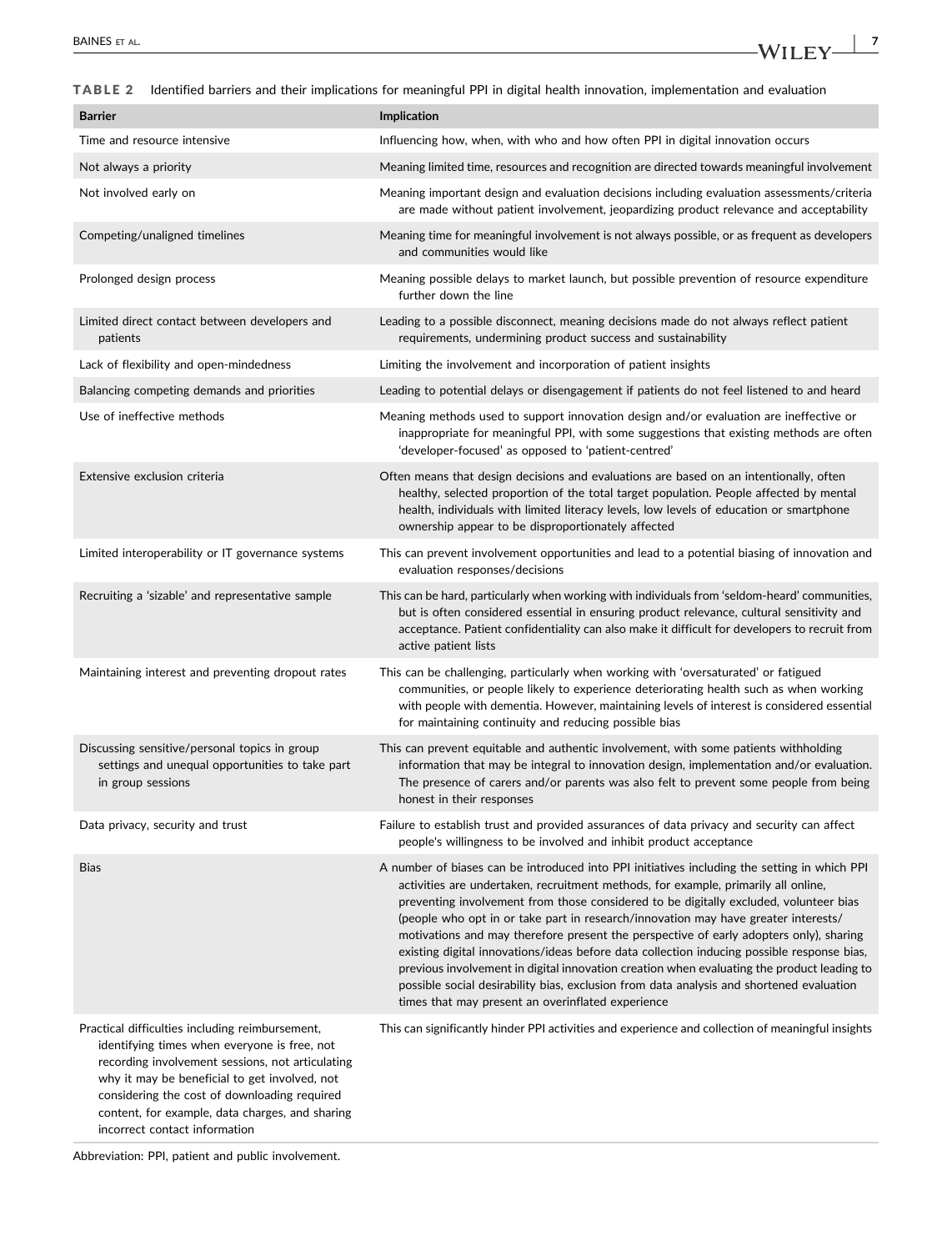$8$  |  $3\lambda/\text{H}$  |  $\text{BAINES}$  et al.

ideas for the design and keep in mind the needs of each user and the realities of their work settings while also allowing for the variety of users, their information needs, and their assumptions about how a such a system should—and does—work'. Similarly, it could be argued that the purpose of involvement is to respond to patient input as it emerges throughout the innovation journey. This is often at odds with gaining ethical approval, with committees often needing to know what will exactly be done, how, by who and when. Difficulties related to ethical approval processes are often universal, but appear particularly problematic in relation to codesign and implementation research.<sup>[70](#page-13-14)</sup>

#### 3.4.1.5 | Disconnect between developers and patients

Other areas of contention included a disconnect between developers/researchers and patients, meaning that decisions made did not always reflect patient requirements, often defaulting to developer or researcher assumptions and preferences. PPI also often required developers to work in a way they were not 'used to dealing with'. For example, 'the other stage of the design process was related to the dialogue between the researchers who collect empirical data and the technical partners who develop the system who are not in contact with the end‐users. In particular, we can report that personas and scenarios were not enough to ensure an efficient dialogue between stakeholders. It was difficult to convince technical partners that they should focus on personas when developing the application. Also scenarios looked too narrative for them compared to functional specifications that they were used to dealing with'. $71$ 

#### 3.4.1.6 | Power

Linked to concerns of inflexibility and the requirement of working in new ways was the concept of power, specifically, the retention of power by researchers and/or digital innovators both in terms of PPI design, frequency and duration, but also who has the final say. One article by Buus et al. $^{72}$  $^{72}$  $^{72}$  described this issue at length:

> Researchers controlled most of the concrete user‐ involving processes… it remained debatable to what extent the software developers and researchers were committed to collaborate and genuinely share control. For example, the software developers were adamant in maintaining X despite user dissent. In addition, although study participants were consulted over extended periods of time… the researchers ultimately controlled the data‐collection sessions and the information that was recorded, prioritized, and fed back to the software developers and programmers. $72$

Some authors also described an inherent power imbalance within the current system and culture that still largely remains paternalistic. Hesitancy to adopt participatory design may therefore stem from an existing culture or current ways of working that do not appropriately acknowledge or respond to the importance of PPI and its historical context:

Reducing the participant to an informant is a potential risk in a paternalistic healthcare system, which is a remnant from the past, where there traditionally is little room for the patient's wishes and where involvement is only superficial. This highlights the importance of understanding the conditions and consequences of including users in designing technology, as well as the selection of the proper methods for genuine participation; otherwise the participation will not be genuine… The challenges associated with participatory design when applied in different healthcare systems and settings include the existing power distributions, language and culture among those who work there, where involvement is nothing near the genuine participation that characterizes participatory design. $73$ 

#### 3.4.1.7 | Data privacy, security and trust

Unsurprisingly, concerns around data privacy and security also appeared to affect people's trust and willingness to be involved in digital health innovation, implementation and/or evaluation. Patients often required assurances that their personal data would not be accessible to any unauthorized persons or organizations. For example, 'we have encountered a limitation in communicating with patients about the protections in place for patient privacy and confidentiality. Care managers are the first‐line providers who field patient questions; however, they do not have technical expertize in the system and therefore have needed additional support in responding to patients' technical questions related to data transmission and security'.  $^{74}$  $^{74}$  $^{74}$ 

Often linked to conversations around data privacy and security was trust, something considered to be particularly difficult to establish when communicating online or discussing digital health innovations that involved data sharing online. Trust, particularly in relation to data sharing, was repeatedly described as imperative in encouraging meaningful patient involvement and engagement and may be an important area for future exploration. Ensuring that everyone involved in communicating digital innovations to patients and the public is well supported and informed about data privacy and security also appears to be essential.

# 3.4.1.8 | Use of predetermined evaluation tools with limited or no patient involvement

Other areas of difficulty described included the use of predetermined evaluation tools with limited or no patient involvement. This often meant that aspects of digital innovations or evaluations considered to be of most importance from a patient perspective were not included, often favouring more technical or functional specifications, as opposed to broader definitions of 'success'. For example, 'the survey questionnaire was drafted based on a survey from existing mHealth‐ related literature, and the final version was completed after review and discussion by a group of experts, including two doctors from a cardiology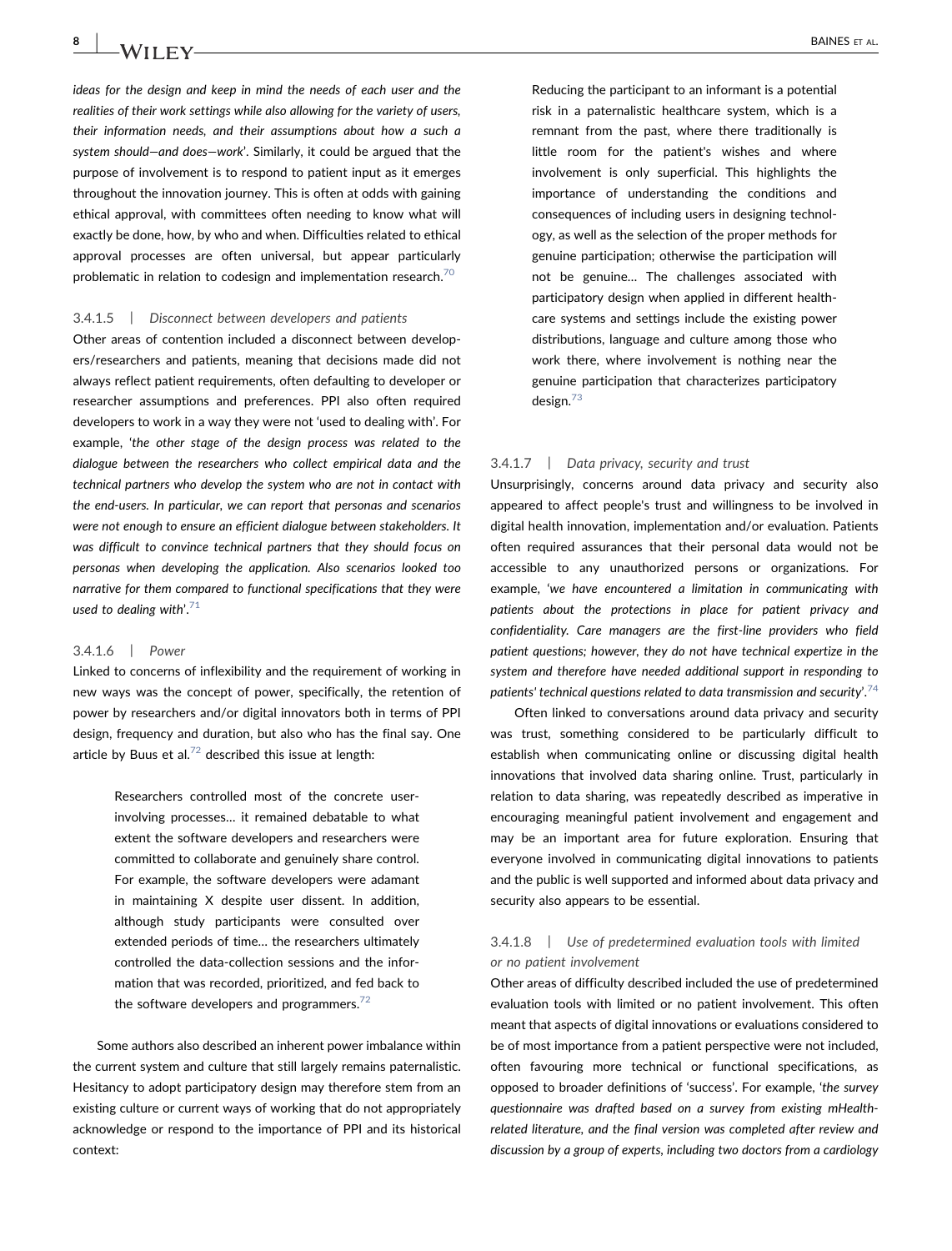department, one medical informatics professor, one nurse, two researchers, and three developers'.<sup>[75](#page-13-19)</sup>

# 3.4.1.9 | Discussing sensitive topics in a group setting and concerns of confidentiality

Linked to concerns of privacy and trust were also concerns of the safety and privacy of information shared during focus groups discussions, particularly when discussing sensitive topics. For example, as discussed by Chhoun et al.,  $76$  'there are a few limitations that are important to note. First, in order to capture a wide variety of opinions and to generate rich dialogues, we utilized focus group discussions; however, we recognized that for issues such as gender‐ based violence and substance use, these may not promote enough confidentiality and privacy to allow for full disclosure of experiences. There may be issues that women are reluctant to discuss in a group, but may feel comfortable opening up about in an interview setting'. While this may reflect a methodological limitation in choosing an inappropriate or insufficient method, it is an important point to consider for both developers and researchers when working with patients and the public.

#### 3.4.1.10 | Lack of early involvement

Finally, failing to involve patients early enough in the design stage was a frequently reported barrier that often underpinned many other difficulties encountered. For example, 'children could have been involved at an earlier stage of the project, which would have allowed their participation in the planning process'.<sup>[77](#page-13-21)</sup> In many cases, patients were not involved at all in the early stages of digital design. Despite this, early involvement was felt to be critical in preventing unnecessary resource expenditure and, importantly, reducing innovation refusal rates: 'involving users requires to agree on every decision on system development by establishing balances among user needs and desires, technology possibilities and costs. Meanwhile avoiding users in such technological decisions results in increasing the refusal rate of the final product, involving them requires an additional effort to close them to technology reality'.<sup>[68](#page-13-12)</sup>

#### 3.4.2 | Enablers

Although less frequently discussed, some articles also described several facilitators (Table [3](#page-9-0)) for supporting meaningful PPI in digital health innovation, with each enabler often designed to counteract the barriers identified above.

Other suggested facilitators included communicating who has the final design say with two divergent approaches available: (i) those that are patient led and (ii) those that are researcher/designer led; allow sufficient time and flexibility to account for unexpected delays and setbacks; create a feedback loop to help facilitate ongoing engagement and generate confidence in the innovation process; provide a named point of contact within the team responsible for maintaining contact; and reimburse expenses such as data charges, travel, childcare and parking in a timely manner.

Other areas of consideration included avoiding overburdening patients with activities and requirements; working with trained facilitators, either recruiting a professionally trained facilitator who ideally spoke the local/native language and understood local cultural and spiritual beliefs, or supporting a local community member through relevant training to facilitate design/evaluation discussions; and having a clear plan to resolve competing demands, particularly if sufficient resources were not available. Suggested plans included capturing the feedback shared and sharing this 'with developers for later in the platform's roadmap and developments'.<sup>[74](#page-13-18)</sup> This way, important insights and suggestions were still recorded.

## 4 | DISCUSSION

This review addresses an identified gap in the existing literature by exploring how, if at all, patients and the public are involved in digital health innovation and the key barriers and enablers that affect meaningful involvement in digital health innovation, implementation and evaluation. $26,31$  While acknowledging the number of systematic reviews already conducted on PPI in different domains,  $4,6,8,32$  this review is the first of its kind (to the researchers' knowledge) to advance current understanding of PPI in digital health innovation in particular.

Key findings from this review include the acknowledgement that there have been an increasing number of patient involvement‐ focused publications on a wide range of digital health innovation types and topics including mental health, dementia and cancer over the past decade. However, despite the range of benefits reported and strong policy rhetoric, patients are rarely involved from the outset of digital health innovations, with involvement opportunities often confined to the later stages of usability testing, where the ability to proactively influence change is severely limited. Few articles described the early involvement of patients and the public in the initial design, or idea generation stages of digital innovations. Several barriers and enablers affect the quality, frequency and duration of PPI in digital health innovation, including concerns over data privacy and security, time and financial constraints and an unequal distribution of power, further hindered by traditional, often hierarchical ways of working, with patient insights and suggestions often seen as inferior during the innovation and implementation process.

Perhaps unsurprisingly, many of the review findings align with the existing literature including the importance of partnership working, communicating clearly, regularly and inclusively and sufficiently resourcing PPI endeavours.<sup>[10](#page-11-5)</sup> Other areas of similarity include the multiplicity of terms used to describe patient involvement, with over 133 terms identified in this review. $10$  Few terms were explicitly defined in the included articles. However, given its particular focus on digital health innovations, unique findings of this review include the importance attributed to providing assurances of data privacy and security, device access, technology support and instructions and allowing sufficient time for people to become familiar with the digital health innovations under review.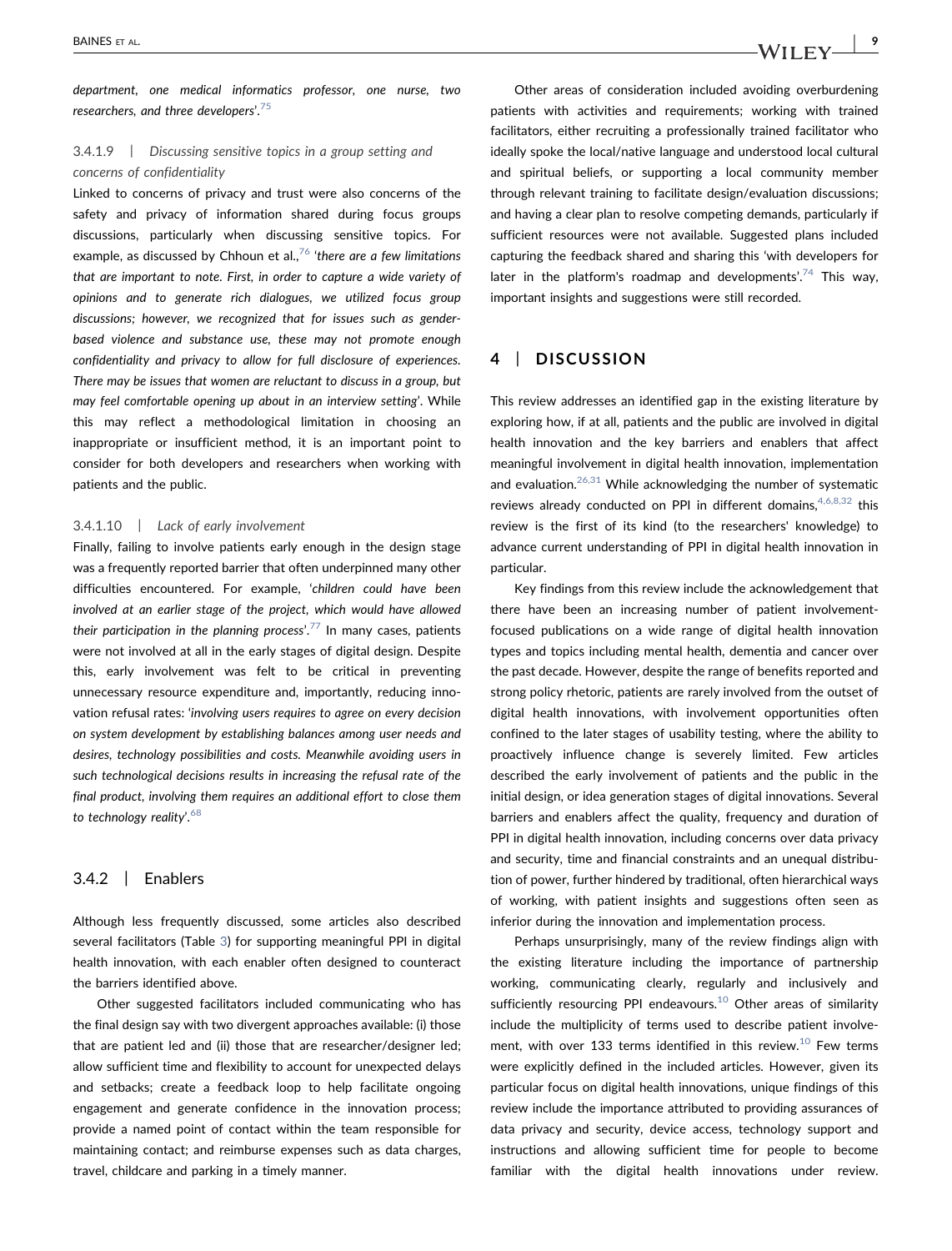<span id="page-9-0"></span>TABLE 3 Suggested enablers to support meaningful PPI in digital health innovation, implementation and evaluation

| <b>Suggested enablers</b>                                                                                                                                        | <b>Supporting quotes</b>                                                                                                                                                                                                                                                                                                                                                                                                                                                                                                                                                                                                                   |
|------------------------------------------------------------------------------------------------------------------------------------------------------------------|--------------------------------------------------------------------------------------------------------------------------------------------------------------------------------------------------------------------------------------------------------------------------------------------------------------------------------------------------------------------------------------------------------------------------------------------------------------------------------------------------------------------------------------------------------------------------------------------------------------------------------------------|
| Commit to sharing power, working in equal partnerships that<br>treat insights equally, irrespective of their source                                              | Specifically 'better balancing the power relations that exist <sup><math>71</math></sup> ; 'a democratic<br>partnership with appropriate distribution of power', $76$ or 'in bidirectional<br>equitable partnerships'. <sup>77</sup> Similarly, 'the methods for the design expressly<br>included patients and staff with all voices treated equally and regarded as key<br>contributors to design'. <sup>49</sup>                                                                                                                                                                                                                         |
| Involve patients early on                                                                                                                                        | 'Findings from this study confirm the importance of including PPI at the early<br>design stage of medical devices'. <sup>59</sup>                                                                                                                                                                                                                                                                                                                                                                                                                                                                                                          |
| Work in an interactive, open-minded and adaptive manner                                                                                                          | 'The whole process required flexibility, an open mind, and a willingness to revise<br>material iteratively'. <sup>78</sup> Similarly, 'it was necessary to take a highly iterative<br>approach'. <sup>75</sup>                                                                                                                                                                                                                                                                                                                                                                                                                             |
| Work to establish trust                                                                                                                                          | 'It was critical to ensure timely and consistent follow-up in response to any<br>technical or personal issues that are reported by the participants. This is an<br>important part of building participants' trust in the intervention and the staff.<br>Trust of the programme and trust of outreach workers was a priority issue,<br>which needed to be addressed during all aspects of the programme roll-out. It<br>was helpful to brand the Mobile Link programme and have Cambodian<br>government buy-in so that women know that the programme they are signing<br>up for is medically accurate and trustworthy'. <sup>74</sup>       |
| Be sensitive to people's spiritual, religious and cultural<br>beliefs/values                                                                                     | Considering peoples 'spiritual, religious and families values when designing digital<br>health innovations <sup>163</sup> is imperative, particularly when working with indigenous<br>and Hispanic communities.                                                                                                                                                                                                                                                                                                                                                                                                                            |
| Create engaging activities                                                                                                                                       | 'It is important to ensure that the methods and user activities fully engage the<br>participants' <sup>71</sup>                                                                                                                                                                                                                                                                                                                                                                                                                                                                                                                            |
| Communicate clearly, regularly and inclusively in an age-<br>appropriate and developmentally appropriate way,<br>including the perceived benefits of taking part | 'A developmental or age-appropriate approach is needed regarding the content and<br>design of a programme, and accounting for the range of interests and tastes'. <sup>76</sup><br>Suggested use of 'glossaries, use of visual aids/picture topic clues, and videos to<br>facilitate understanding of information'. <sup>79</sup> 'Full commitment requires motivating<br>the participants and convincing them about the usefulness of the project, which<br>proved to be more complicated than we thought. The primary motivating factor<br>was their feeling of participating in the creation of services for the future'. <sup>69</sup> |
| Offer people involved a choice of communication methods                                                                                                          | For example, 'WhatsApp was a significant production asset, useful in soliciting<br>feedback from community members who did not regularly use email and did not<br>feel comfortable editing scripts using Google Drive'. <sup>58</sup>                                                                                                                                                                                                                                                                                                                                                                                                      |
| Clarify people's roles, decision-making processes and manage<br>expectations                                                                                     | Creating a 'memorandum of understanding <sup>77</sup> and generating 'ground rules <sup>80</sup> or<br>'rules of conduct <sup>81</sup> were identified as helpful ways to clarify roles and manage<br>expectations. Other suggestions included 'knowing each others role in the<br>relationship <sup>182</sup> and clarifying to partners involved 'that their individual wishes<br>will not always be met' (83).                                                                                                                                                                                                                          |
| Provide clear instructions, tech support and relevant device<br>access                                                                                           | 'The elderly can be insecure because they are afraid of doing something wrong, so<br>giving clear directions and affirmation is important. They also often need<br>repeated explanations and daily training or courses in learning how to use a<br>tablet for instance'. <sup>69</sup>                                                                                                                                                                                                                                                                                                                                                     |
|                                                                                                                                                                  | 'Members of the research team set up patients' phones and supported them<br>throughout the study. Phones with the app pre-loaded were available on loan<br>for people without an Android phone' (84).                                                                                                                                                                                                                                                                                                                                                                                                                                      |
|                                                                                                                                                                  | 'Provide a hotline in case of technical difficulties' (85).                                                                                                                                                                                                                                                                                                                                                                                                                                                                                                                                                                                |
| Allow time for people to become familiar with the tech                                                                                                           | Given access for a minimum of 2 months to allow sufficient time to work through<br>the programme'. $76$                                                                                                                                                                                                                                                                                                                                                                                                                                                                                                                                    |
| Work with local organizations to facilitate recruitment                                                                                                          | 'One of the core principles of patient participation relates to ensuring that<br>engagement is made as easy, feasible and as flexible as possible With these<br>goals in mind, it was deemed that participant recruitment through a familiar<br>agency would be optimal'. <sup>59</sup> Other ways of facilitating recruitment included<br>recruiting through existing patient lists or 'established patient groups' (86).                                                                                                                                                                                                                 |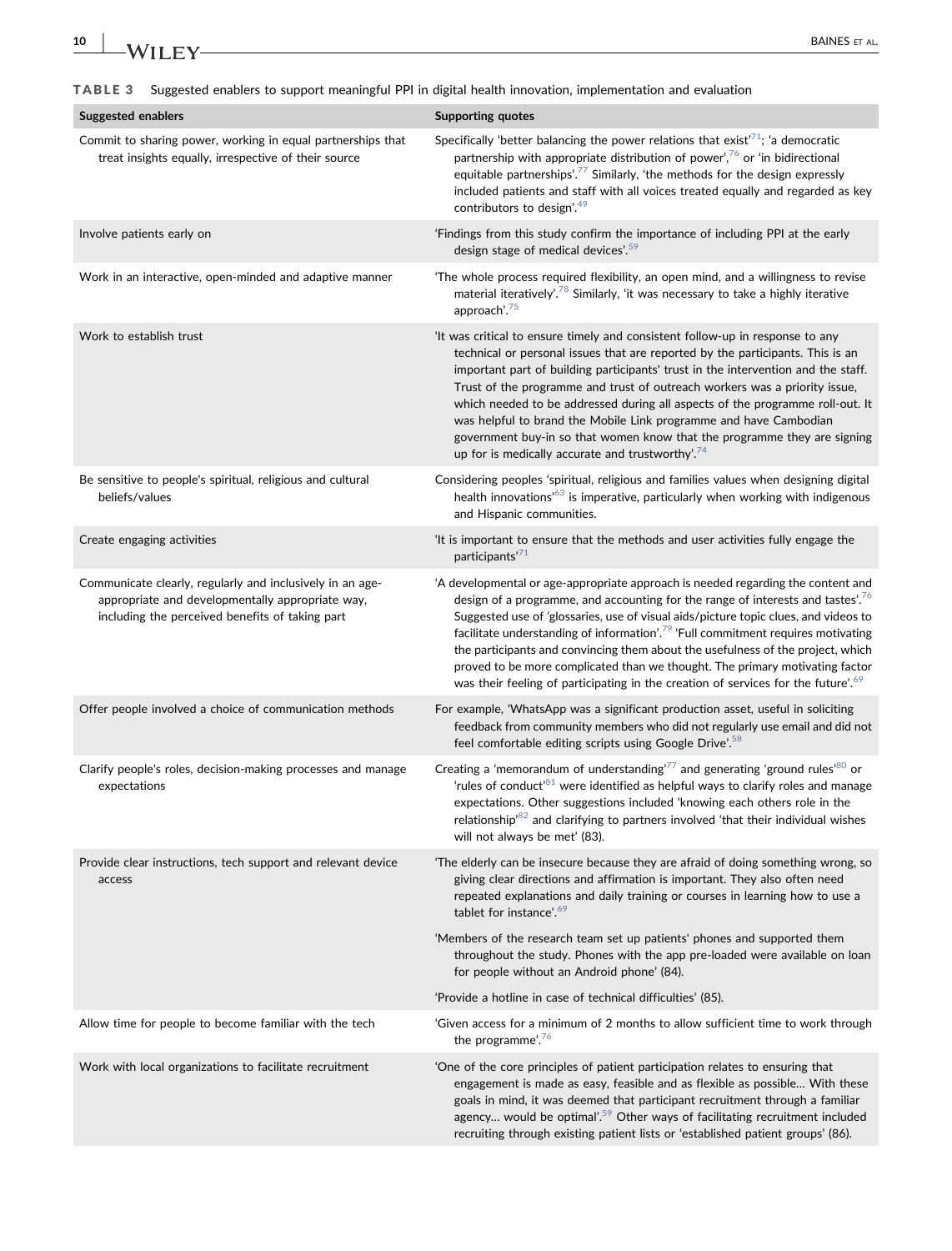## TABLE 3 (Continued)

| <b>Suggested enablers</b>                                                     | <b>Supporting quotes</b>                                                                                                                                                                                                                                                                                                                                                                                                                                                                                                                                                                                                                                                                                                                                |
|-------------------------------------------------------------------------------|---------------------------------------------------------------------------------------------------------------------------------------------------------------------------------------------------------------------------------------------------------------------------------------------------------------------------------------------------------------------------------------------------------------------------------------------------------------------------------------------------------------------------------------------------------------------------------------------------------------------------------------------------------------------------------------------------------------------------------------------------------|
| Acknowledge people's time                                                     | Articles described a range of ways to acknowledge peoples time including prize<br>draws, certificates of attendance/achievement, education credit, gift cards<br>(ranging from \$5-\$100 depending on time spent and level of activity), shopping<br>vouchers and grocery cards.                                                                                                                                                                                                                                                                                                                                                                                                                                                                        |
| Encourage developers and patients to work together in the<br>same room        | 'We also recommend organizing meetings between developers and users, like test<br>sessions during which the developers would be present to see for themselves<br>the ways in which end-users actually use the technology. Another option would<br>be to use video in order to show developers the reactions of the end-users<br>when interacting with the devices and application'. <sup>69</sup>                                                                                                                                                                                                                                                                                                                                                       |
| Create a safe space for people to share their thoughts and<br>ideas           | 'We put the primary focus on ensuring all stakeholders felt a part of the process and<br>opened up about their experiences without feeling judged. During all phases,<br>we highlighted the importance of anonymity for this purpose and thus did not<br>collect the demographic information of the participants' (87); 'Each session took<br>place at a convenient venue (e.g., community clinic) on weeknights, ranged from<br>90 to 120 min, and was audio recorded. Before each session, participants<br>shared a meal and informally discussed community health and events. All<br>meetings began with an opening prayer by church leadership to set an<br>atmosphere of creativeness, inspiration, and togetherness among the<br>attendees' (88). |
| Hold activities in suitable locations                                         | 'Interviews were held either at Cardiff University or a location convenient for the<br>participant (e.g., home and school). During the interviews, young people stated<br>they were able to discuss the programme openly and appreciated that they<br>could choose the location, and whether they were seen with their parents or<br>carers'. <sup>76</sup>                                                                                                                                                                                                                                                                                                                                                                                             |
| Provide people with a choice of how and who they would like<br>to be involved | 'Young people were asked whether they would like to be interviewed alone or with<br>a parent or carer. The parent or carer was also asked whether they would like to<br>be interviewed separately'. <sup>76</sup>                                                                                                                                                                                                                                                                                                                                                                                                                                                                                                                                       |

Identification of these reportedly unique aspects of supporting meaningful PPI in digital innovation further accentuates the novel contribution of this review.

## 4.1 | Strengths and limitations

The strengths of this review include its development with an Information Specialist, application of an internationally recognized systematic review process<sup>[78](#page-13-22)</sup> and incorporation of grey literature, considered to be a vital adjunct to traditional database searches,  $47$ given its ability to uncover innovative information in an earlier form and codesign with patient representation from the outset. The integration of a previously disparate literature that remains a growing area of international interest (i.e., PPI in digital health innovation, implementation and innovation) $36$  into one singular source of information is also considered to be a particular strength of this review, given the increasing interest and critical need attributed to PPI in digital innovation. $31,33-35$  $31,33-35$  Furthermore, the extensive results uncovered may be indicative of the extensive search strategy undertaken and adoption of inductive thematic analysis, avoiding the use of predefined and potentially restrictive frameworks. However, the limitations of this review must also be acknowledged. While a rigorous search strategy was used, this study included

English‐language articles only. The possibility of publication bias is therefore recognized. Similarly, the findings from this review are reliant on the quality of information presented in reviewed articles. Descriptions of PPI have previously been described as highly variable with regard to quality. $79,80$ 

## 4.2 | Implications

Implications of this review include those related to policy, practice, regulation and research. First, more efforts should be made to support innovators and patients to become meaningfully involved in digital health innovations from the outset, given their reported benefits and impacts including reducing patient-related anxieties $30$ and improving innovation relevance, value and acceptability.  $31,34,37$ Second, critical consideration of existing methods and approaches used to support patient involvement in digital health innovation is required. Many articles reviewed typically relied on passive methods including surveys and questionnaires, where the ability to influence change was severely limited. More creative methods that enable patients and innovators to voice their suggestions and ideas in their own words, as opposed to those that have already been defined for them should be used. This second implication requires a true commitment to sharing power from digital health innovators,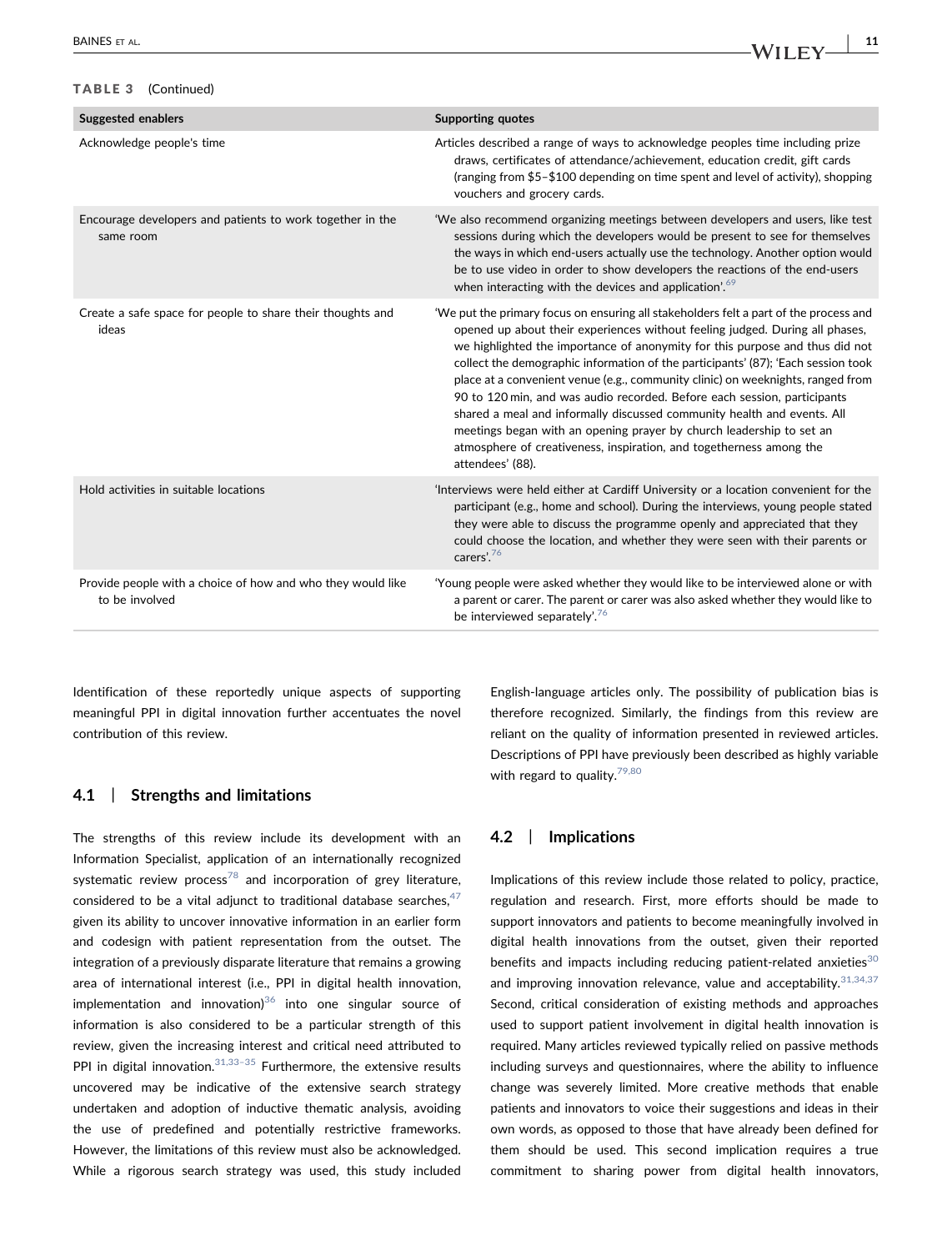researchers and regulators, recognizing that the participatory or codesign process may help to address existing power imbalances, particularly when tailored to individual needs and cultural sensitivities of individual community groups. Similar to patient involvement and coproduction in research, efforts are often unsuccessful due to 'structural inequalities... that impede coproduction'.<sup>[81,](#page-13-25)p.2</sup> As such, there is a need to question the extent to which meaningful PPI can truly operate on an equal footing in digital health innovation if it is to achieve its egalitarian and utilitarian potential.<sup>[82](#page-13-26)</sup>

Other implications of this review include the importance of identifying ways to establish trust and transparency amongst patients and the public in digital health innovations, particularly with regard to data privacy and sharing. Establishing trust around these areas is often integral to innovation success and adoption. Finally, building on the findings of this review, gaining consensus on the principles that underpin meaningful involvement in digital health innovation and implementation and evaluation from a variety of stakeholders across the digital health innovation ecosystem including patients, innovators and clinicians would be invaluable in helping to further advance our current knowledge and understanding of this important topic.

# 5 | CONCLUSION

PPI is largely viewed as valuable and essential, but rarely practised in the design, implementation and evaluation of digital health innovations. A number of barriers exist for both innovators and patients that currently limit the frequency, quality and duration of PPI in digital health innovation, although clear improvements have been made in the past decade. Some reported barriers and enablers such as the importance of data privacy and security appear to be unique to PPI in digital health innovation, implementation and evaluation. Multi‐ disciplinary consensus on the principles and practicalities that underpin meaningful PPI in digital health innovation would be invaluable, as would suggested solutions on how to overcome some of the most common barriers identified.

#### AUTHOR CONTRIBUTIONS

Rebecca Baines conceived and planned the review. Rebecca Baines and Sebastian Stevens ran the database searches once approved from the information specialist. Miles Sibley ran the searches in the Patient Experience Library. Hannah Bradwell, Katie Edwards, Sebastian Stevens, John Tredinnick‐Rowe and Sebastian Stevens were all involved in abstract reviewing and data extraction. All authors discussed the results and contributed to the final manuscript.

#### ACKNOWLEDGEMENTS

The authors would like to thank Lorna Burns for her support and guidance as the information specialist on this review. The authors would also like to extend their thanks to the Patient Experience Library for their brilliant insights, suggestions, continued collaboration with the University of Plymouth and allowing us access to their fantastic resource.

## CONFLICTS OF INTEREST

The authors declare no conflicts of interest.

# DATA AVAILABILITY STATEMENT

The data that support the findings of this study are available from the corresponding author upon reasonable request.

#### ORCID

Rebecca Baines D <http://orcid.org/0000-0001-9857-1976> Hannah Bradwell **b** <http://orcid.org/0000-0002-9103-1069> Katie Edwards **b** <http://orcid.org/0000-0001-6212-6010> Sebastian Stevens <http://orcid.org/0000-0003-4997-2591> Samantha Prime **b** <http://orcid.org/0000-0002-6988-2238> John Tredinnick-Rowe <http://orcid.org/0000-0002-1154-7410> Miles Sibley <http://orcid.org/0000-0002-9320-3477> Arunangsu Chatterjee <http://orcid.org/0000-0002-9506-6007>

#### REFERENCES

- <span id="page-11-0"></span>1. Carr S, Patel M. Practical Guide: Progressing Transformative Co-Production in Mental Health. The National Development Team for Inclusion; 2016.
- 2. Mjøsund NH, Eriksson M, Espnes GA, et al. Service user involvement enhanced the research quality in a study using interpretative phenomenological analysis–the power of multiple perspectives. J Adv Nurs. 2017;73(1):265‐278.
- 3. Rolfe DE, Ramsden VR, Banner D, Graham ID. Using qualitative health research methods to improve patient and public involvement and engagement in research. Res Involv Engagem. 2018;4(1):1‐8.
- <span id="page-11-1"></span>4. Mockford C, Staniszewska S, Griffiths F, Herron‐Marx S. The impact of patient and public involvement on UK NHS health care: a systematic review. Int J Qual Health Care. 2012;24(1):28‐38.
- <span id="page-11-2"></span>5. Locock L, Boylan AM, Snow R, Staniszewska S. The power of symbolic capital in patient and public involvement in health research. Health Expect. 2017;20(5):836‐844.
- <span id="page-11-8"></span>6. Brett J, Staniszewska S, Mockford C, Herron‐Marx S, Hughes J, Tysall C. Mapping the impact of patient and public involvement on health and social care research: a systematic review. Health Expect. 2014;17:17‐50.
- 7. Shippee ND, Domecq Garces JP, Prutsky Lopez GJ, et al. Patient and service user engagement in research: a systematic review and synthesized framework. Health Expect. 2015;18(5):1151‐1166.
- <span id="page-11-3"></span>8. Lalani M, Baines R, Bryce M, et al. Patient and public involvement in medical performance processes: a systematic review. Health Expect. 2019;22(2):149‐161.
- <span id="page-11-4"></span>9. Dijk SW, Duijzer EJ, Wienold M. Role of active patient involvement in undergraduate medical education: a systematic review. BMJ Open. 2020;10(7):e037217.
- <span id="page-11-5"></span>10. Baines RL, Regan de Bere S. Optimizing patient and public involvement (PPI): identifying its "essential" and "desirable" principles using a systematic review and modified Delphi methodology. Health Expect. 2018;21(1):327‐335.
- <span id="page-11-6"></span>11. Jagosh J, Macaulay AC, Pluye P, Salsberg J, Bush PL, Henderson J. Uncovering the benefits of participatory research: implications of a realist review for health research and practice. Milbank Q. 2012; 90(2):311‐346.
- 12. Locock L, Kirkpatrick S, Brading L, et al. Involving service users in the qualitative analysis of patient narratives to support healthcare quality improvement. Res Involv Engagem. 2019;5(1):1.
- <span id="page-11-7"></span>13. Staniszewska S, Jones N, Newburn M, Marshall S. User involvement in the development of a research bid: barriers, enablers and impacts. Health Expect. 2007;10(2):173‐183.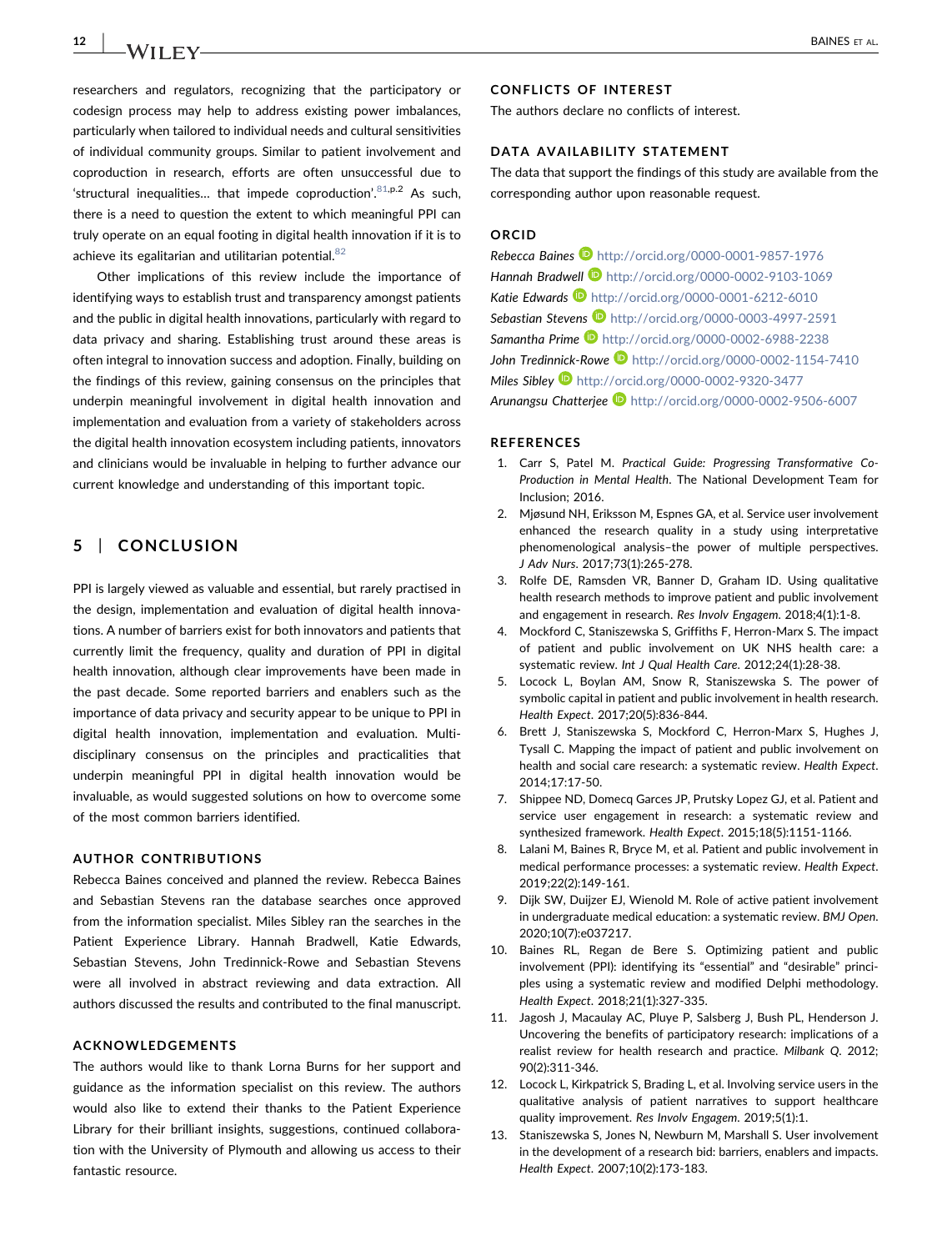- <span id="page-12-0"></span>14. Kagan C. Co-Production of Research: For Good or III? Edge Hill University; 2013.
- 15. Locock L, Boaz A. Drawing straight lines along blurred boundaries: qualitative research, patient and public involvement in medical research, co-production and co-design. Evid Policy. 2019;15(3): 409‐421.
- 16. Pizzo E, Doyle C, Matthews R, Barlow J. Patient and public involvement: how much do we spend and what are the benefits? Health Expect. 2015;18(6):1918‐1926.
- 17. Alderson H, Brown R, Smart D, Lingam R, Dovey‐Pearce G. 'You've come to children that are in care and given us the opportunity to get our voices heard': the journey of looked after children and researchers in developing a patient and public involvement group. Health Expect. 2019;22(4):657‐665.
- 18. Gillard S, Borschmann R, Turner K, Goodrich‐Purnell N, Lovell K, Chambers M. 'What difference does it make?' Finding evidence of the impact of mental health service user researchers on research into the experiences of detained psychiatric patients. Health Expect. 2010;13(2):185‐194.
- 19. Gillard S, Simons L, Turner K, Lucock M, Edwards C. Patient and public involvement in the coproduction of knowledge: reflection on the analysis of qualitative data in a mental health study. Qual Health Res. 2012;22(8):1126‐1137.
- 20. MacDonald C. Understanding participatory action research: a qualitative research methodology option. Can J Action Res. 2012; 13(2):34‐50.
- <span id="page-12-1"></span>21. Reason P, Bradbury H. Handbook of Action Research: Concise Paperback Edition. Sage; 2005.
- 22. Tangvald‐Pedersen O, Bongaardt R. Towards a tinkering participatory research method in mental health. Scand J Disab Res. 2017; 19(1):7‐17.
- <span id="page-12-2"></span>23. Baum F, MacDougall C, Smith D. Participatory action research. J Epidemiol Commun Health. 2006;60(10):854‐857.
- 24. Smith L, Bratini L, Chambers D‐A, Jensen RV, Romero L. Between idealism and reality: meeting the challenges of participatory action research. Action Res. 2010;8(4):407‐425.
- 25. Waterman H, Tillen D, Dickson R, De Koning K. Action research: a systematic review and guidance for assessment. Health Technol Assess. 2001;5(23):iii‐157.
- <span id="page-12-3"></span>26. Manteghinejad A, Javanmard SH. Challenges and opportunities of digital health in a post‐COVID19 world. J Res Med Sci. 2021;26:11.
- 27. Budd J, Miller BS, Manning EM, et al. Digital technologies in the public-health response to COVID-19. Nature Med. 2020;26(8): 1183‐1192.
- 28. Crawford A, Serhal E. Digital health equity and COVID‐19: the innovation curve cannot reinforce the social gradient of health. J Med Internet Res. 2020;22(6):e19361.
- <span id="page-12-4"></span>29. Murphy E, Tierney E, Ní Shé É, et al. COVID‐19: public and patient involvement, now more than ever. HRB Open Res. 2020;3:3.
- <span id="page-12-5"></span>30. Richards T, Scowcroft H. Patient and public involvement in Covid‐19 policy making. BMJ. 2020:m2575.
- <span id="page-12-6"></span>31. Birnbaum F, Lewis D, Rosen RK, Ranney ML. Patient engagement and the design of digital health. Acad Emerg Med. 2015;22(6): 754‐756.
- 32. Greenhalgh T, Hinton L, Finlay T, et al. Frameworks for supporting patient and public involvement in research: systematic review and co‐design pilot. Health Expect. 2019;22(4):785‐801.
- <span id="page-12-8"></span>33. Papoutsi C, Wherton J, Shaw S, Morrison C, Greenhalgh T. Putting the social back into sociotechnical: case studies of co‐design in digital health. J Am Med Inform Assoc. 2021;28(2):284‐293.
- 34. Bird M, McGillion M, Chambers EM, et al. A generative co-design framework for healthcare innovation: development and application of an end‐user engagement framework. Res Involv Engagem. 2021; 7(1):1‐12.
- 35. Baker TB, Gustafson DH, Shah D. How can research keep up with eHealth? Ten strategies for increasing the timeliness and usefulness of eHealth research. J Med Internet Res. 2014;16(2):e36.
- <span id="page-12-7"></span>36. Ting DSW, Carin L, Dzau V, Wong TY. Digital technology and COVID‐19. Nature Med. 2020;26(4):459‐461.
- 37. Chu LF, Shah AG, Rouholiman D, Riggare S, Gamble JG. Patient‐ centric strategies in digital health. In: Rivas H, Wac K, eds. Digital Health. Springer; 2018:43‐54.
- <span id="page-12-9"></span>38. Towle A, Bainbridge L, Godolphin W, et al. Active patient involvement in the education of health professionals. Med Educ. 2010;44(1):64‐74.
- <span id="page-12-10"></span>39. Baggott R. A funny thing happened on the way to the forum? Reforming patient and public involvement in the NHS in England. Public Adm. 2005;83(3):533‐551.
- 40. Stickley T. Should service user involvement be consigned to history? A critical realist perspective. J Psychiatr Ment Health Nurs. 2006; 13(5):570‐577.
- <span id="page-12-11"></span>41. Tritter JQ. Revolution or evolution: the challenges of conceptualizing patient and public involvement in a consumerist world. Health Expect. 2009;12(3):275‐287.
- <span id="page-12-12"></span>42. Page MJ, McKenzie JE, Bossuyt PM, et al. The PRISMA 2020 statement: an updated guideline for reporting systematic reviews. BMJ. 2021;372:n71.
- <span id="page-12-13"></span>43. Popay J, Roberts H, Sowden A, et al. Guidance on the conduct of narrative synthesis in systematic reviews: a product from the ESRC methods programme Version; 2006. Vol. 1, p. b92.
- <span id="page-12-14"></span>44. Farhad F, Samadbeik M, Kazemi A. What is digital health? Review of definition. In: Alpo Varri J, Delgado P, Gallos M, Hagglund K, Hayrinen U‐MK, eds. Integrated Citizen Centered Digital Health and Social Care: Citizens as Data Producers and Service Co‐Creators. IOS Press; 2020:67‐72.
- <span id="page-12-15"></span>45. Sampson M, McGowan J, Cogo E, Grimshaw J, Moher D, Lefebvre C. An evidence‐based practice guideline for the peer review of electronic search strategies. J Clin Epidemiol. 2009;62:62‐52.
- <span id="page-12-16"></span>46. Booth A. Clear and present questions: formulating questions for evidence based practice. Library Hi Tech. 2006;24(3):355‐368.
- <span id="page-12-17"></span>47. Pappas C, Williams I. Grey literature: its emerging importance. J Hosp Librariansh. 2011;11(3):228‐234.
- <span id="page-12-18"></span>48. Braun V, Clarke V. Using thematic analysis in psychology. Qual Res Psychol.
- <span id="page-12-19"></span>49. Norman DA. User Centered System Design: New Perspectives on Human‐Computer Interaction. CRC Press; 1986.
- <span id="page-12-20"></span>50. Ashmore LA, Stewart H, Hutton D, Evans K. Digital support for living with and beyond gynaecological cancer. Radiography. 2020;26:270.
- <span id="page-12-21"></span>51. Borosund E, Clark MM, Ehlers SL, Andrykowski MA, Slevel HR, et al. EHealth, stress management and cancer: testing an app for use, usability and preliminary impact on health‐related quality of life and self-regulatory capacity. Psychooncology. 2018;27:11.
- <span id="page-12-22"></span>52. Bogale B, Mørkrid K, O'Donnell B, et al. Development of a targeted client communication intervention to women using an electronic maternal and child health registry: a qualitative study. BMC Med Inform Decis Mak. 2020;20(1):1.
- <span id="page-12-23"></span>53. Bhattacharyya O, Mossman K, Gustafsson L, Schneider EC. Using human‐centered design to build a digital health advisor for patients with complex needs: persona and prototype development. J Med Internet Res. 2019;21(5):10318.
- <span id="page-12-24"></span>54. Birnie KA, Campbell F, Nguyen C, et al. ICanCope PostOp: user‐ centered design of a smartphone‐based app for self‐management of postoperative pain in children and adolescents. J Med Internet Res. 2019;21(4):e12028.
- <span id="page-12-25"></span>55. Avila‐Garcia P, Hernandez‐Ramos R, Nouri SS, et al. Engaging users in the design of an mHealth, text message‐based intervention to increase physical activity at a safety‐net health care system. JAMIA Open. 2019;2(4):489‐497.